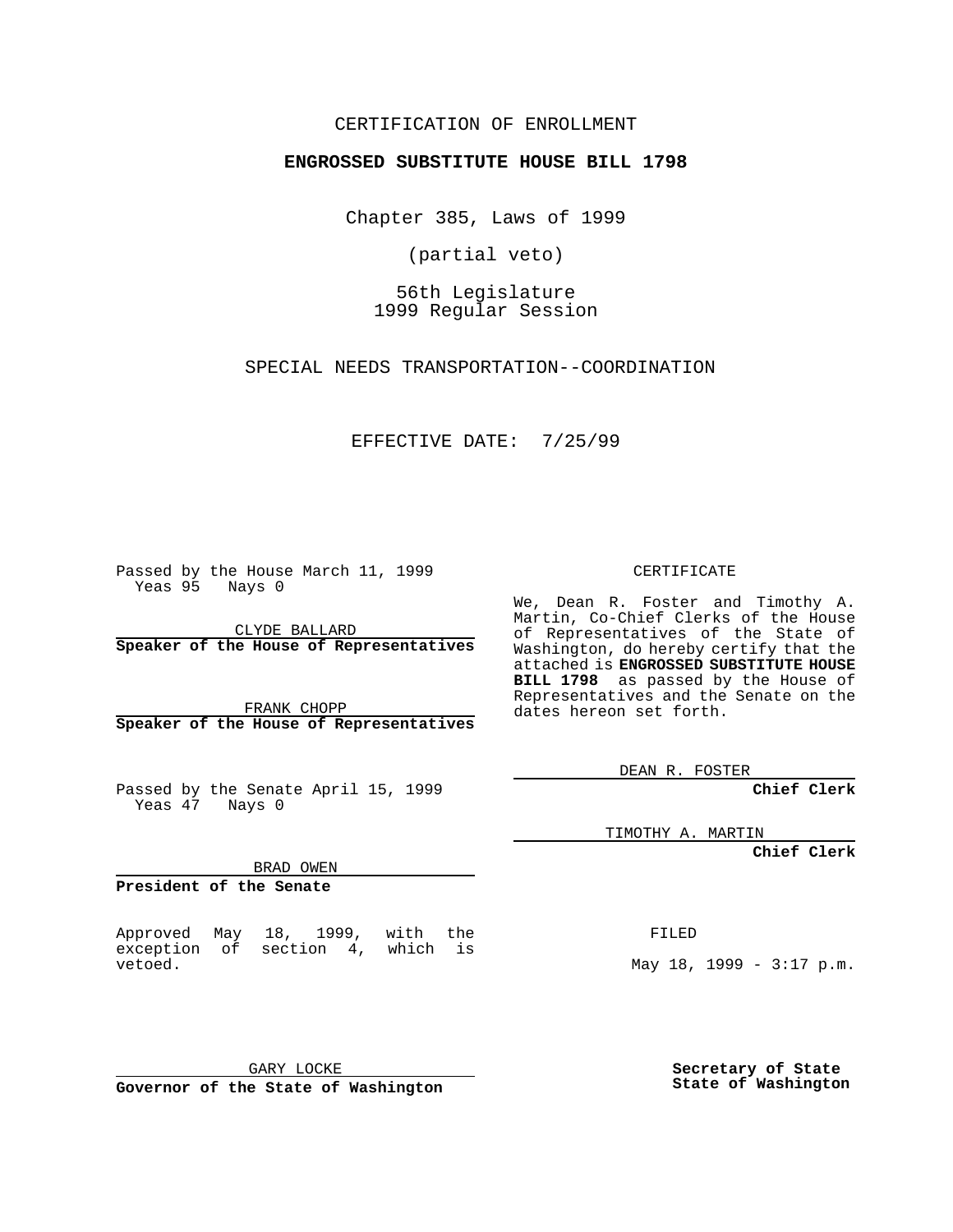## **ENGROSSED SUBSTITUTE HOUSE BILL 1798** \_\_\_\_\_\_\_\_\_\_\_\_\_\_\_\_\_\_\_\_\_\_\_\_\_\_\_\_\_\_\_\_\_\_\_\_\_\_\_\_\_\_\_\_\_\_\_

\_\_\_\_\_\_\_\_\_\_\_\_\_\_\_\_\_\_\_\_\_\_\_\_\_\_\_\_\_\_\_\_\_\_\_\_\_\_\_\_\_\_\_\_\_\_\_

Passed Legislature - 1999 Regular Session

## **State of Washington 56th Legislature 1999 Regular Session**

**By** House Committee on Transportation (originally sponsored by Representatives K. Schmidt, Fisher, Mitchell, Ogden, Mielke, Cooper, Pflug, Hankins, Skinner, Fortunato, Wood, Haigh, Radcliff, Rockefeller, Kessler and Regala)

Read first time 03/01/1999.

1 AN ACT Relating to coordination of special needs transportation; 2 amending RCW 47.06B.010, 47.06B.020, 47.06B.030, 47.06B.900, and 3 47.06B.901; and adding new sections to chapter 47.06B RCW.

4 BE IT ENACTED BY THE LEGISLATURE OF THE STATE OF WASHINGTON:

5 **Sec. 1.** RCW 47.06B.010 and 1998 c 173 s 1 are each amended to read 6 as follows:

 The legislature finds that transportation systems for persons with 8 special needs are not operated as efficiently as possible. ((Lack of coordination produces irrational situations, such as several different vehicles arriving simultaneously at the same location to pick up several different persons with special needs. When separate vehicles 12 arrive within minutes of each other to transport individuals with special needs to similar destinations, resources are wasted and fewer 14 people are being served.)) In some cases, programs established by the legislature to assist persons with special needs can not be accessed due to these inefficiencies and coordination barriers.

17 It is the intent of the legislature that public transportation 18 agencies, pupil transportation programs, private nonprofit 19 transportation providers, and other public agencies sponsoring programs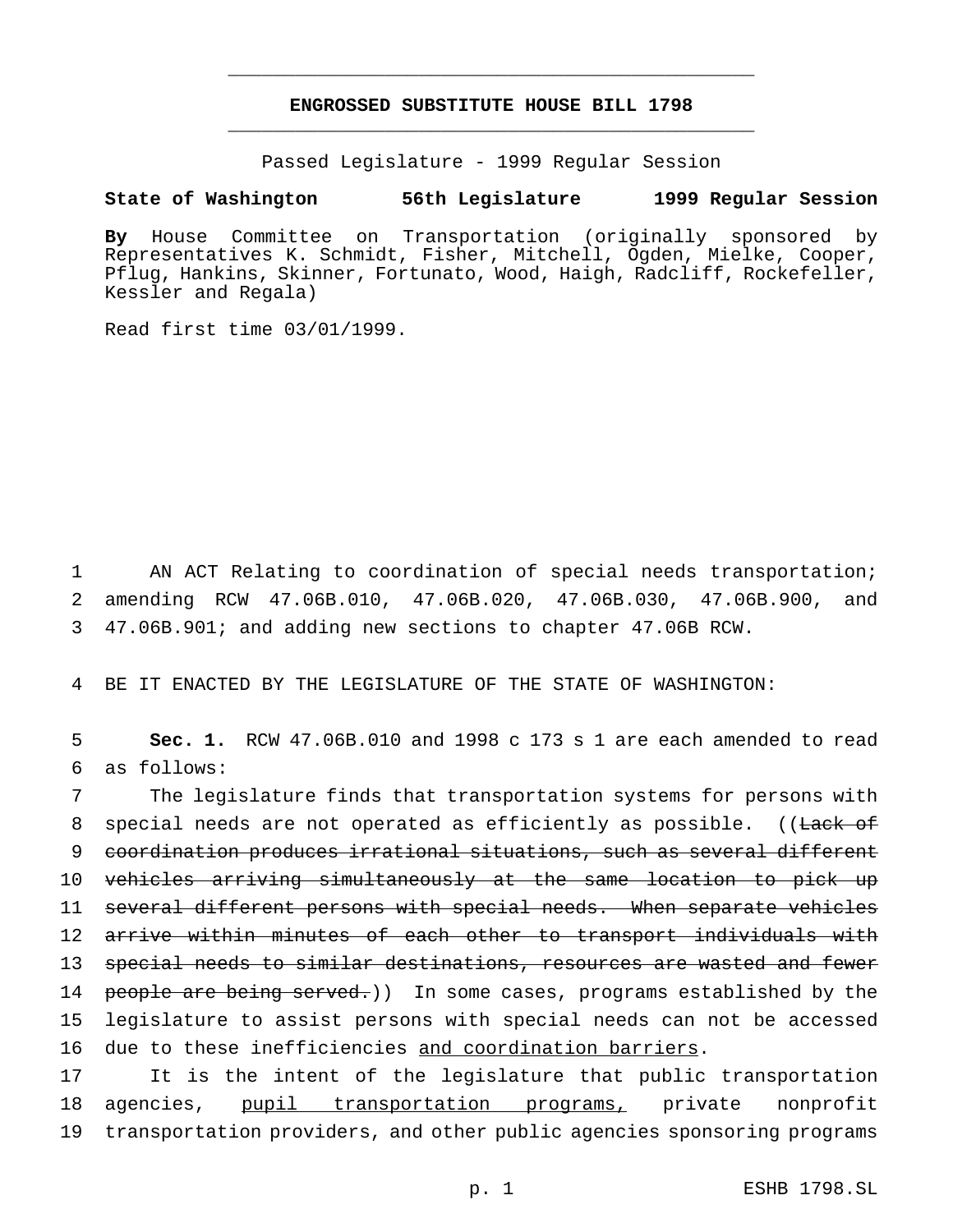that require transportation services coordinate those transportation services. Through coordination of transportation services, programs will achieve increased efficiencies and will be able to provide more rides to a greater number of persons with special needs.

 NEW SECTION. **Sec. 2.** A new section is added to chapter 47.06B RCW to read as follows:

The definitions in this section apply throughout this chapter.

 (1) "Persons with special transportation needs" means those persons, including their personal attendants, who because of physical or mental disability, income status, or age are unable to transport themselves or purchase transportation.

 (2) "Special needs coordinated transportation" is transportation for persons with special transportation needs that is developed through a collaborative community process involving transportation providers; human service programs and agencies; consumers; social, educational, 16 and health service providers; employer and business representatives; employees and employee representatives; and other affected parties.

 NEW SECTION. **Sec. 3.** A new section is added to chapter 47.06B RCW to read as follows:

 In order to increase efficiency, to reduce waste and duplication, to enable people to access social and health services, to provide a basic level of mobility, and to extend and improve transportation services to people with special transportation needs, the state shall implement the Program for Agency Coordinated Transportation. The program will improve transportation efficiency and effectiveness to maximize the use of community resources so that more people can be served within available funding levels.

 The Program for Agency Coordinated Transportation will facilitate a state-wide approach to coordination and will support the development of community-based coordinated transportation systems that exhibit the following characteristics:

 (1) Organizations serving persons with special transportation needs share responsibility for ensuring that customers can access services. (2) There is a single entry process for customers to use to have trips arranged and scheduled, so the customer does not have to contact different locations based on which sponsoring agency or program is paying for the trip.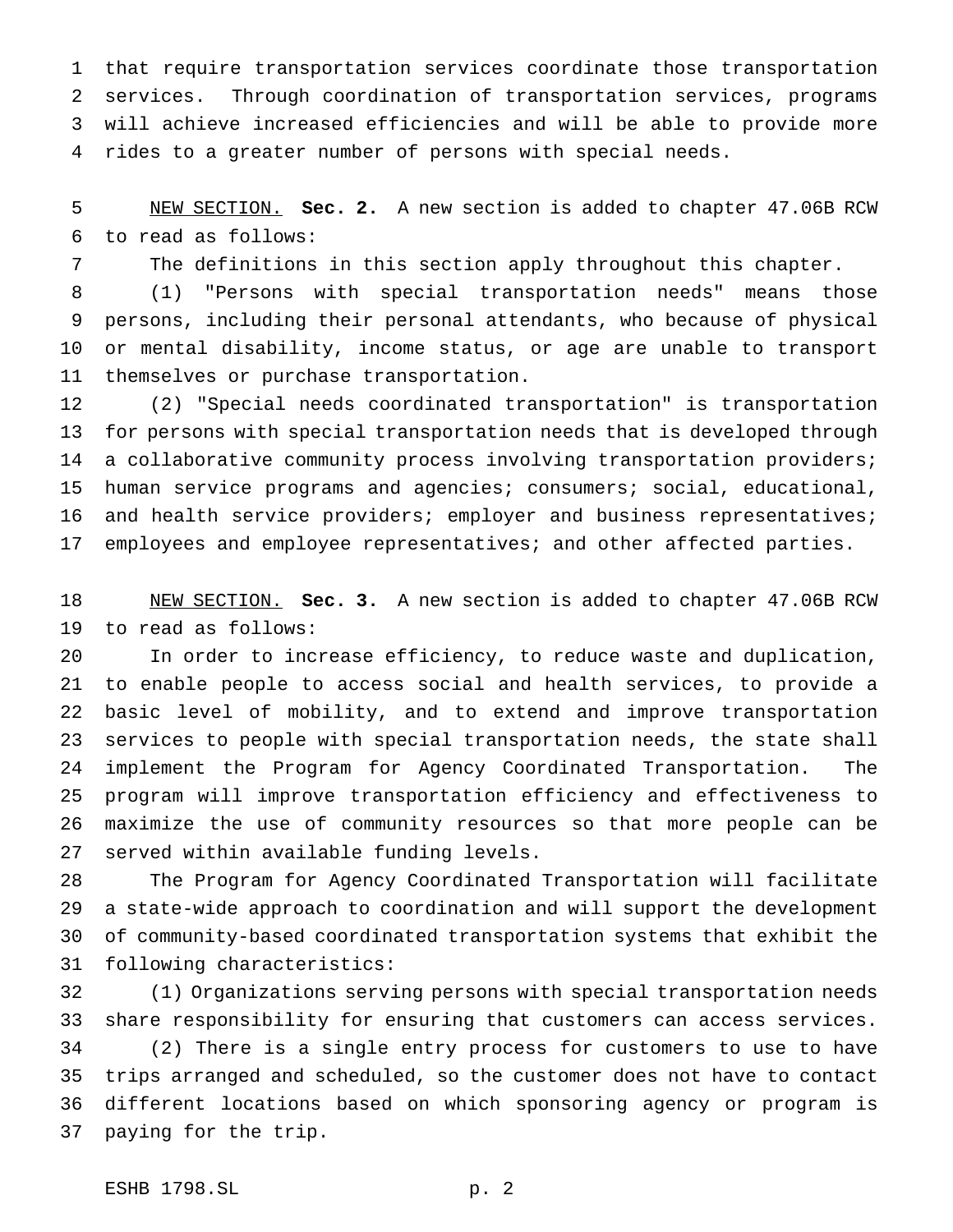(3) A process is in place so that when decisions are made by service organizations on facility siting or program policy implementation, the costs of client transportation and the potential effects on the client transportation costs of other agencies or programs are considered. Affected agencies are given an opportunity to influence the decision if the potential impact is negative.

 (4) Open local market mechanisms give all providers who meet minimum standards an opportunity to participate in the program, and, in addition, allow for cost comparisons so that purchasers can select the least expensive trip most appropriate to the customer's needs.

 (5) There is flexibility in using the available vehicles in a community so that the ability to transport people is not restricted by categorical claims to vehicles.

 (6) There is maximum sharing of operating facilities and administrative services, to avoid duplication of costly program elements.

 (7) Trip sponsors and service providers have agreed on a process for allocating costs and billing when they share use of vehicles.

 (8) Minimum standards exist for at least safety, driver training, maintenance, vehicles, and technology to eliminate barriers that may prevent sponsors from using each other's vehicles or serving each other's clients.

 (9) The system is user friendly. The fact that the system is supported by a multitude of programs and agencies with different eligibility, contracting, service delivery, payment, and funding structures does not negatively affect the customer's ability to access service.

 (10) Support is provided for research, technology improvements, and sharing of best practices from other communities, so that the system can be continually improved.

 (11) There are performance goals and an evaluation process that leads to continuous system improvement.

 \*Sec. 4. RCW 47.06B.020 and <sup>1998</sup> <sup>c</sup> <sup>173</sup> <sup>s</sup> <sup>2</sup> are each amended to read as follows:

 (1) The agency council on coordinated transportation is created. 36 The council is composed of ((nine voting)) three ex officio members, 37 six members appointed by the governor, and eight ((nonvoting,)) 38 legislative members. All members have a vote on the council.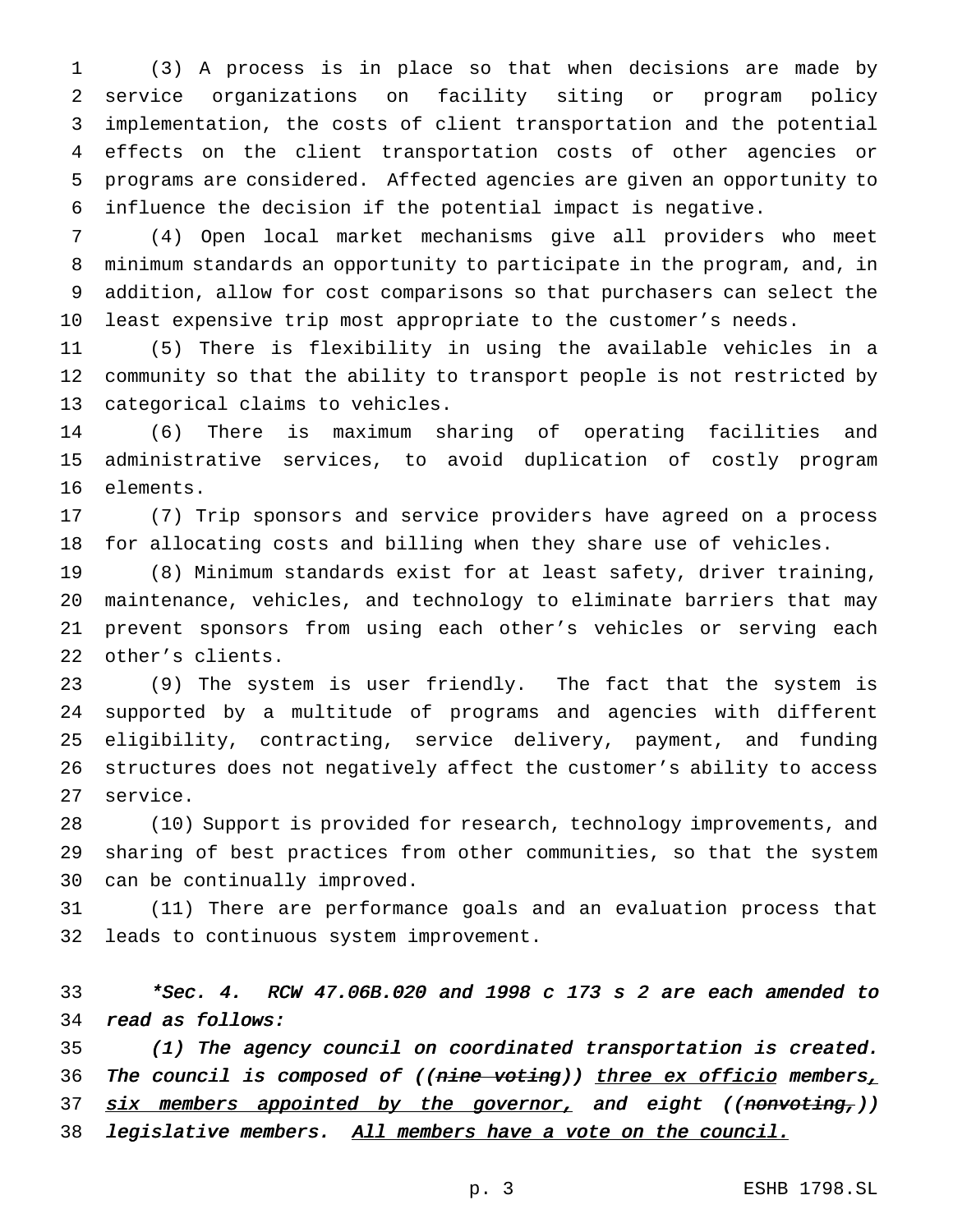1 (2) The ((nine voting)) three ex officio members are the 2 superintendent of public instruction or <sup>a</sup> designee, the secretary of 3 transportation or a designee, and the secretary of the department of 4 social and health services or a designee((, and six members appointed 5 by the governor as follows:  $),$ 

6 (3) The six members appointed by the governor must represent <sup>a</sup> 7 balance of transportation providers and users of the system, and be 8 chosen from organizations such as:

9 (a) (( $\Theta$ <del>ne representative from</del>)) The office of the governor;

10 (b) ((<del>Two persons who are consumers of special needs transportation</del> 11 services)) The Washington Senior Lobby;

12 (c) ((One representative from)) The Governor's Committee on 13 Disability Issues and Employment;

14 (d) The Washington Association of Pupil Transportation;

15 (((d) One representative from)) (e) The Washington State Transit 16 Association; ((and

17 (e) One of the following:

18 (i) A representative from)) <u>(f) T</u>he Community Transportation 19 Association of the Northwest; (( $or$ 

20  $(iii)$  A representative from)) (g) The Community Action Council 21 Association;

22 (h) A user of the system who is not a member of any of the 23 organizations listed in (a) through (g) of this subsection.

24  $((+3))$   $(4)$  The eight  $($ (nonvoting)) legislative members are 25 ((<del>legislators</del>)) as follows:

26 (a) Four members from the house of representatives, two from each 27 of the two largest caucuses, appointed by the speaker of the house of 28 representatives, two who are members of the house transportation 29 ((policy and budget)) committee and two who are members of the house 30 appropriations committee; and

31 (b) Four members from the senate, two from each of the two largest 32 caucuses, appointed by the president of the senate, two who are members 33 of the transportation committee and two who are members of the ways and 34 means committee.

 $(1+4)$ ) (5) Gubernatorial appointees of the council will serve 36 ((two-year)) three-year terms, staggered so that two members are 37 replaced or reappointed each year. Individual appointees shall not 38 serve for a period of more than six consecutive years.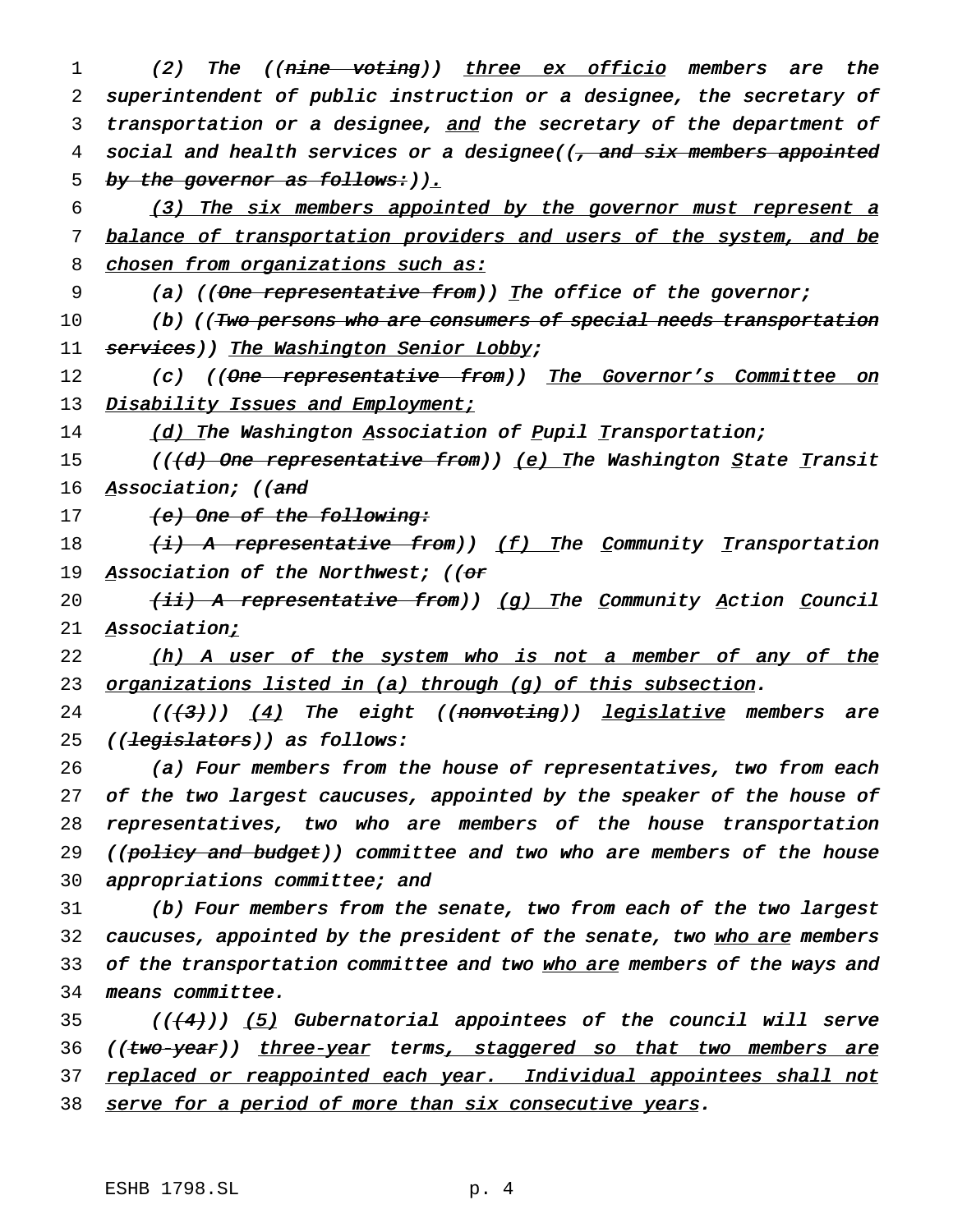1 (6) Members may not receive compensation for their service on the council, but will be reimbursed for actual and necessary expenses incurred in performing their duties as members as set forth in RCW 43.03.220.

 $5$  (( $(5)$ ) The secretary of transportation or a designee shall serve as 6  $the$ )) (7) A council chair and vice-chair must be elected every two 7 years from among the ex officio members, by vote of the council.

8 (((6)) (8) The council shall carry out its duties to administer 9 the Program for Agency Coordinated Transportation, to provide and 10 manage grants to fund demonstration projects, and to provide assistance 11 to community forums and planning processes within funds appropriated by 12 the legislature or as provided for in subsection (10) of this section. 13 (9) The department of transportation shall provide necessary staff 14 support for the council to supplement council resources as needed.

15 ( $(\overline{\{7\}})$ ) (10) The council may receive gifts, grants, or endowments from public or private sources that are made from time to time, in 17 trust or otherwise, for the use and benefit of the purposes of the council and spend gifts, grants, or endowments or income from the public or private sources according to their terms, unless the receipt of the gifts, grants, or endowments violates RCW 42.17.710.

21 **\*Sec. 4 was vetoed. See message at end of chapter.**

22 **Sec. 5.** RCW 47.06B.030 and 1998 c 173 s 3 are each amended to read 23 as follows:

24 To assure implementation of the Program for Agency Coordinated 25 Transportation, the council, in coordination with stakeholders, shall: 26 (1) Develop ((standards and strategies for coordinating special 27 needs transportation;

28  $(2)$  Identify and develop, fund as resources are made available, and 29 monitor coordinated transportation pilot projects;

30 (3) Disseminate and encourage the widespread implementation of 31 successful demonstration projects;

 $32$  (4) Identify and address barriers to transportation coordination; 33 (5) Recommend to the legislature changes in law to assist 34 coordination of transportation services;

35 (6) Act as an information clearinghouse and advocate for 36 coordinated transportation;

 $(7)$ )) quidelines for local planning of coordinated transportation 38 in accordance with this chapter;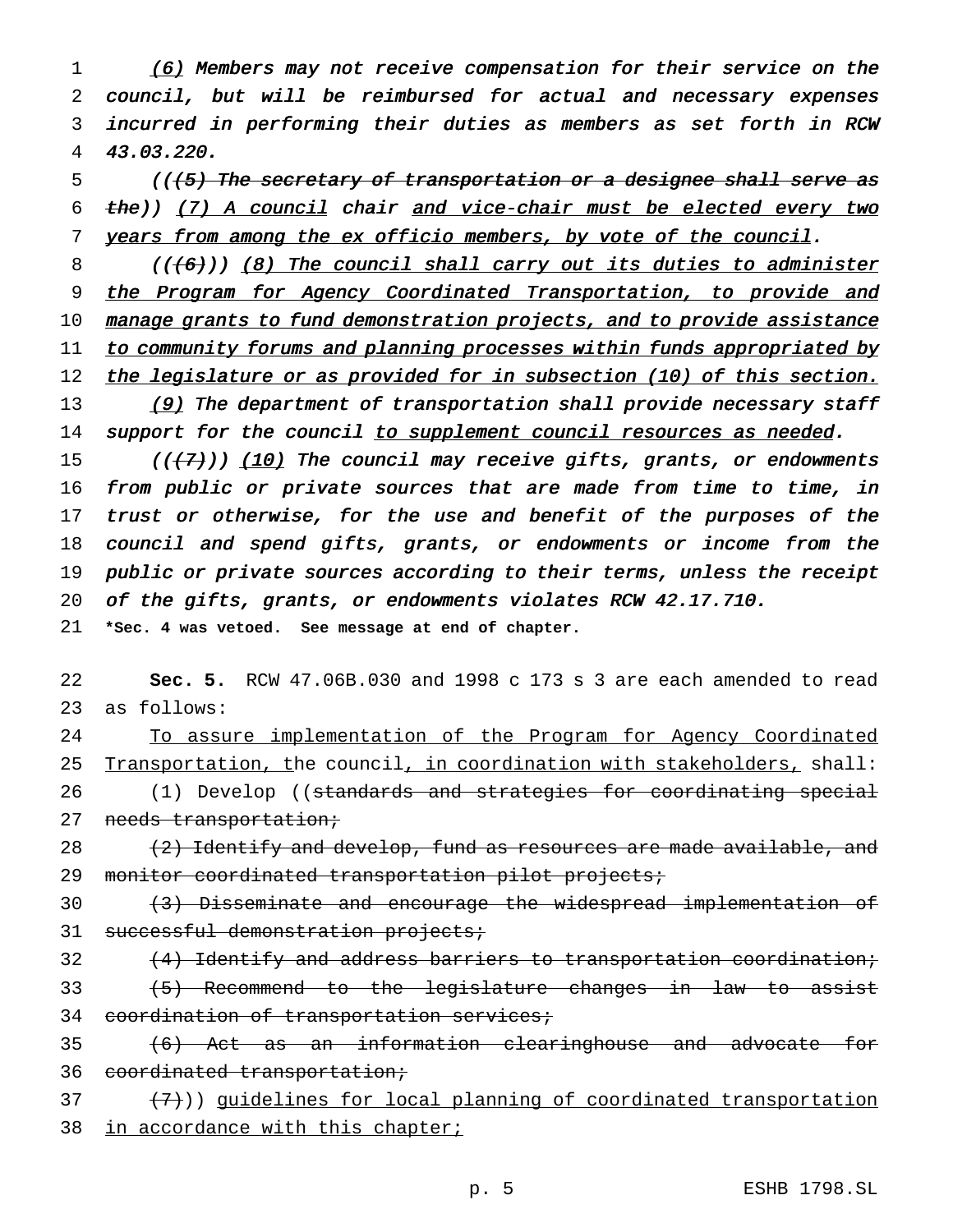(2) Initiate local planning processes by contacting the board of commissioners and county councils in each county and encouraging them to convene local planning forums for the purpose of implementing 4 special needs coordinated transportation programs at the community level; (3) Work with local community forums to designate a local lead organization that shall cooperate and coordinate with private and 8 nonprofit transportation brokers and providers, local public 9 transportation agencies, local governments, and user groups; (4) Provide a forum at the state level in which state agencies will discuss and resolve coordination issues and program policy issues that 12 may impact transportation coordination and costs; (5) Provide guidelines for state agencies to use in creating policies, rules, or procedures to encourage the participation of their constituents in community-based planning and coordination, in 16 accordance with this chapter; (6) Facilitate state-level discussion and action on problems and 18 barriers identified by the local forums that can only be resolved at 19 either the state or federal level; (7) Develop and test models for determining the impacts of facility siting and program policy decisions on transportation costs; (8) Develop methodologies and provide support to local and state 23 agencies in identifying transportation costs; (9) Develop guidelines for setting performance measures and 25 evaluating performance; (10) Develop monitoring reporting criteria and processes to assess 27 state and local level of participation with this chapter; (11) Administer and manage grant funds to develop, test, and 29 facilitate the implementation of coordinated systems; (12) Develop minimum standards for safety, driver training, and vehicles, and provide models for processes and technology to support 32 coordinated service delivery systems; (13) Provide a clearinghouse for sharing information about 34 transportation coordination best practices and experiences; (14) Promote research and development of methods and tools to improve the performance of transportation coordination in the state; (15) Provide technical assistance and support to communities. (16) Facilitate, monitor, provide funding as available, and give 39 technical support to local planning processes;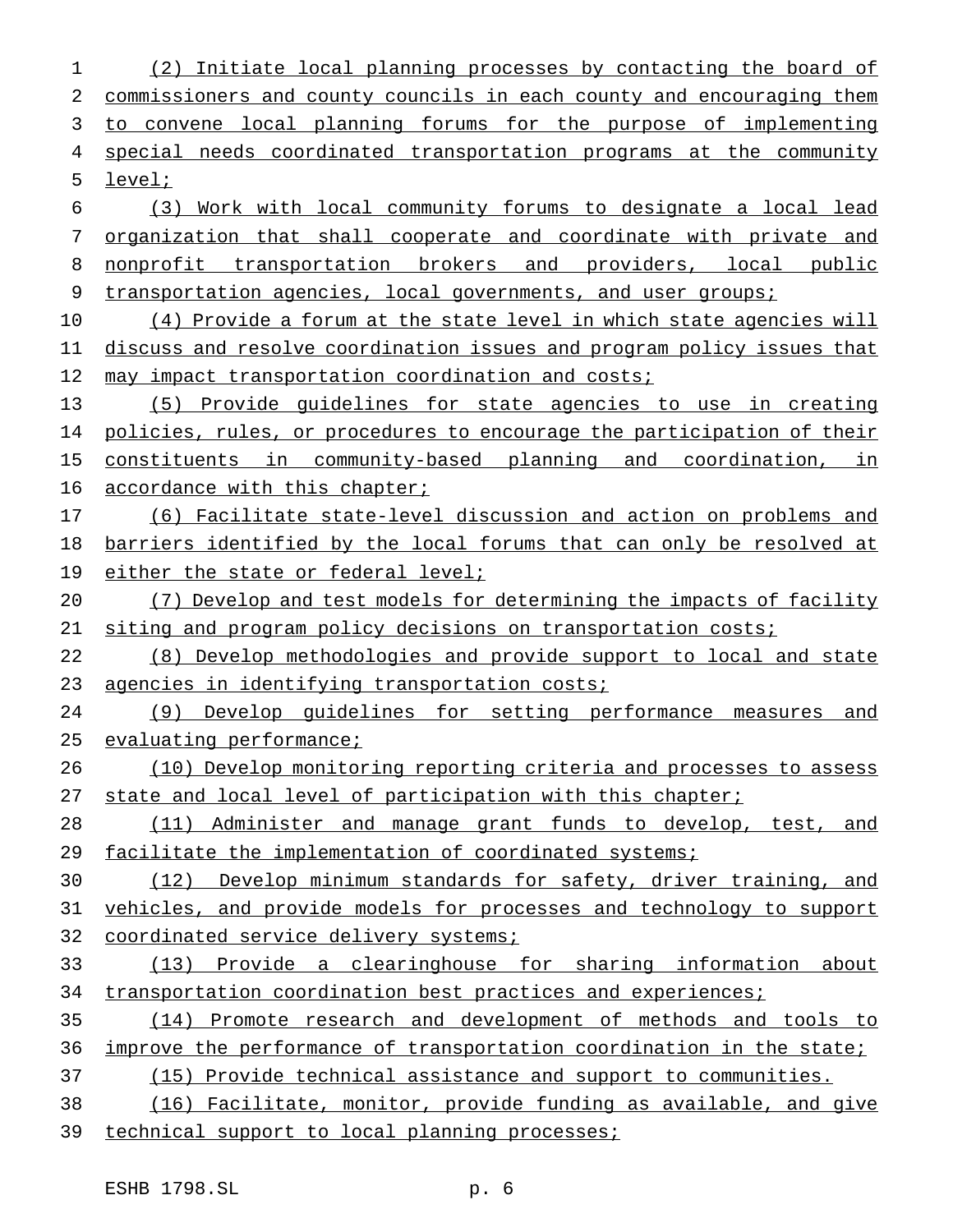(17) Form, convene, and give staff support to stakeholder work groups as needed to continue work on removing barriers to coordinated 3 transportation;

 (18) Advocate for the coordination of transportation for people with special transportation needs at the federal, state, and local levels;

 (19) Recommend to the legislature changes in laws to assist 8 coordination of transportation services;

 (20) Petition the office of financial management to make whatever changes are deemed necessary to identify transportation costs in all executive agency budgets;

 $((+8))$   $(21)$  Report to the legislature by December 1,  $((1998))$ 13 2000, on council activities including, but not limited to, the progress 14 of community planning processes, what demonstration projects have been undertaken, how coordination affected service levels, and whether these efforts produced savings that allowed expansion of services. Reports must be made once every two years thereafter, and other times as the council deems necessary.

 NEW SECTION. **Sec. 6.** A new section is added to chapter 47.06B RCW to read as follows:

 The council may request, and may require as a condition of receiving coordination grants, selected county governments to convene local planning forums and invite participation of all entities, including tribal governments, that serve or transport persons with special transportation needs. Counties are encouraged to coordinate and combine their forums and planning processes with other counties, as they find it appropriate. The local community forums must:

 (1) Designate a lead organization to facilitate the community planning process on an ongoing basis;

 (2) Identify functional boundaries for the local coordinated transportation system;

 (3) Clarify roles and responsibilities of the various participants; (4) Identify community resources and needs;

 (5) Prepare a plan for developing a coordinated transportation system that meets the intent of this chapter, addresses community 36 needs, and efficiently uses community resources to address unmet needs; (6) Implement the community coordinated transportation plan;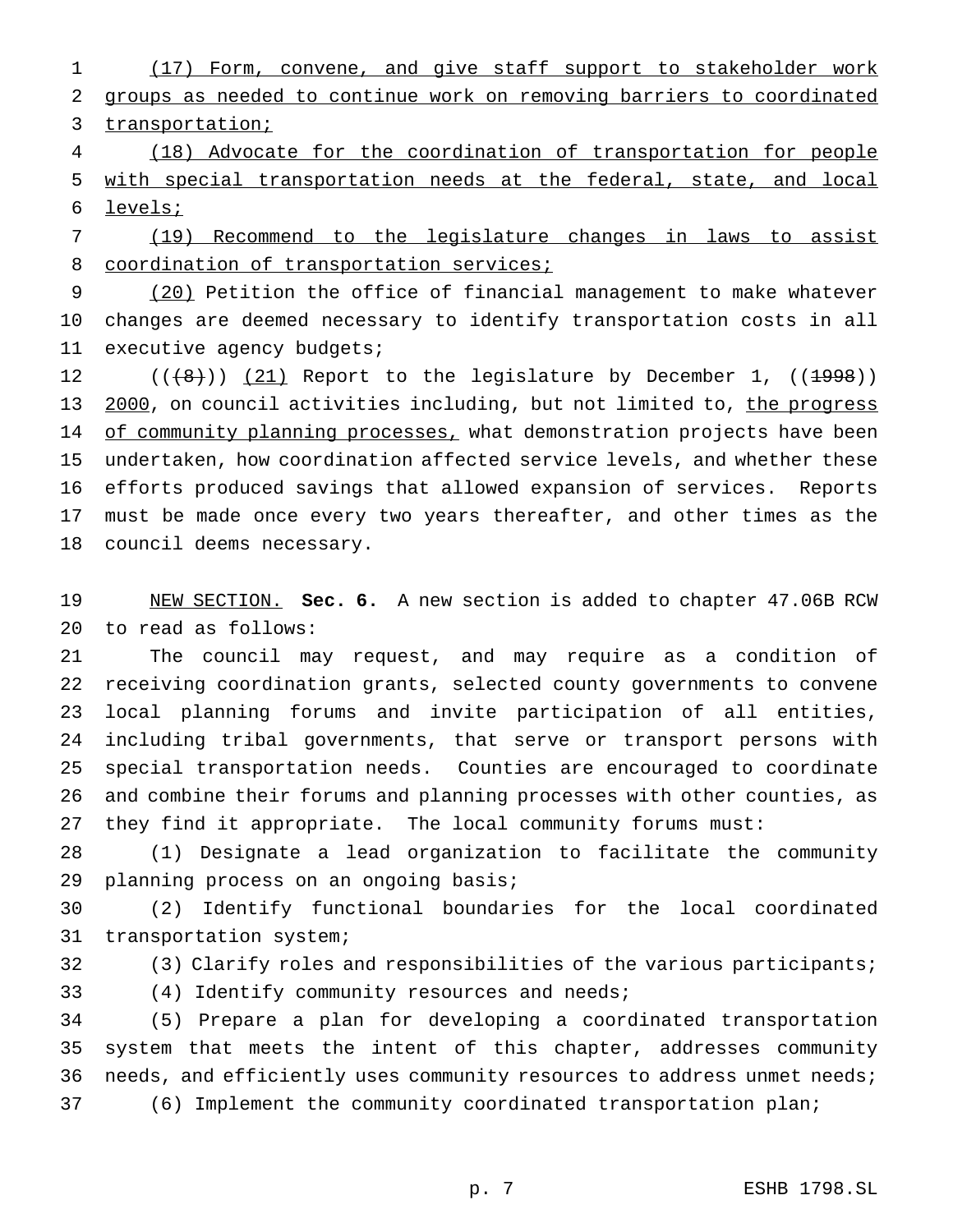(7) Develop performance measures consistent with council guidelines;

(8) Develop a reporting process consistent with council guidelines;

 (9) Raise issues and barriers to the council when resolution is needed at either the state or federal level;

 (10) Develop a process for open discussion and input on local policy and facility siting decisions that may have an impact on the special needs transportation costs and service delivery of other programs and agencies in the community.

 **Sec. 7.** RCW 47.06B.900 and 1998 c 173 s 6 are each amended to read as follows:

 The agency council on coordinated transportation is terminated on June 30, ((2003)) 2007, as provided in RCW 47.06B.901.

 **Sec. 8.** RCW 47.06B.901 and 1998 c 173 s 7 are each amended to read as follows:

 The following acts or parts of acts, as now existing or hereafter 17 amended, are each repealed, effective June 30, ((2004)) 2008:

18 (1) RCW 47.06B.010 and 1999 c . . . s 1 (section 1 of this act) & 1998 c 173 s 1;

20 (2) RCW 47.06B.--- and 1999 c . . . s 2 (section 2 of this act);

21 (3) RCW 47.06B.--- and 1999 c . . . s 3 (section 3 of this act);

22 (4) RCW 47.06B.020 and 1999 c . . . s 4 (section 4 of this act) &

23 1998 c 173 s 2; ((and

24 (3)) (5) RCW 47.06B.030 and 1999 c . . . s 5 (section 5 of this 25 act) & 1998 c 173 s 3; and

26 (6) RCW 47.06B.--- and 1999 c... s 6 (section 6 of this act). Passed the House March 11, 1999. Passed the Senate April 15, 1999. Approved by the Governor May 18, 1999, with the exception of certain items that were vetoed. Filed in Office of Secretary of State May 18, 1999.

Note: Governor's explanation of partial veto is as follows:

 "I am returning herewith, without my approval as to section 4, Engrossed Substitute House Bill No. 1798 entitled:

"AN ACT Relating to coordination of special needs transportation;"

 Engrossed Substitute House Bill No. 1798 expands the duties of the Agency Council on Coordinated Transportation (ACCT) to include administering the program, managing grants, and providing assistance to